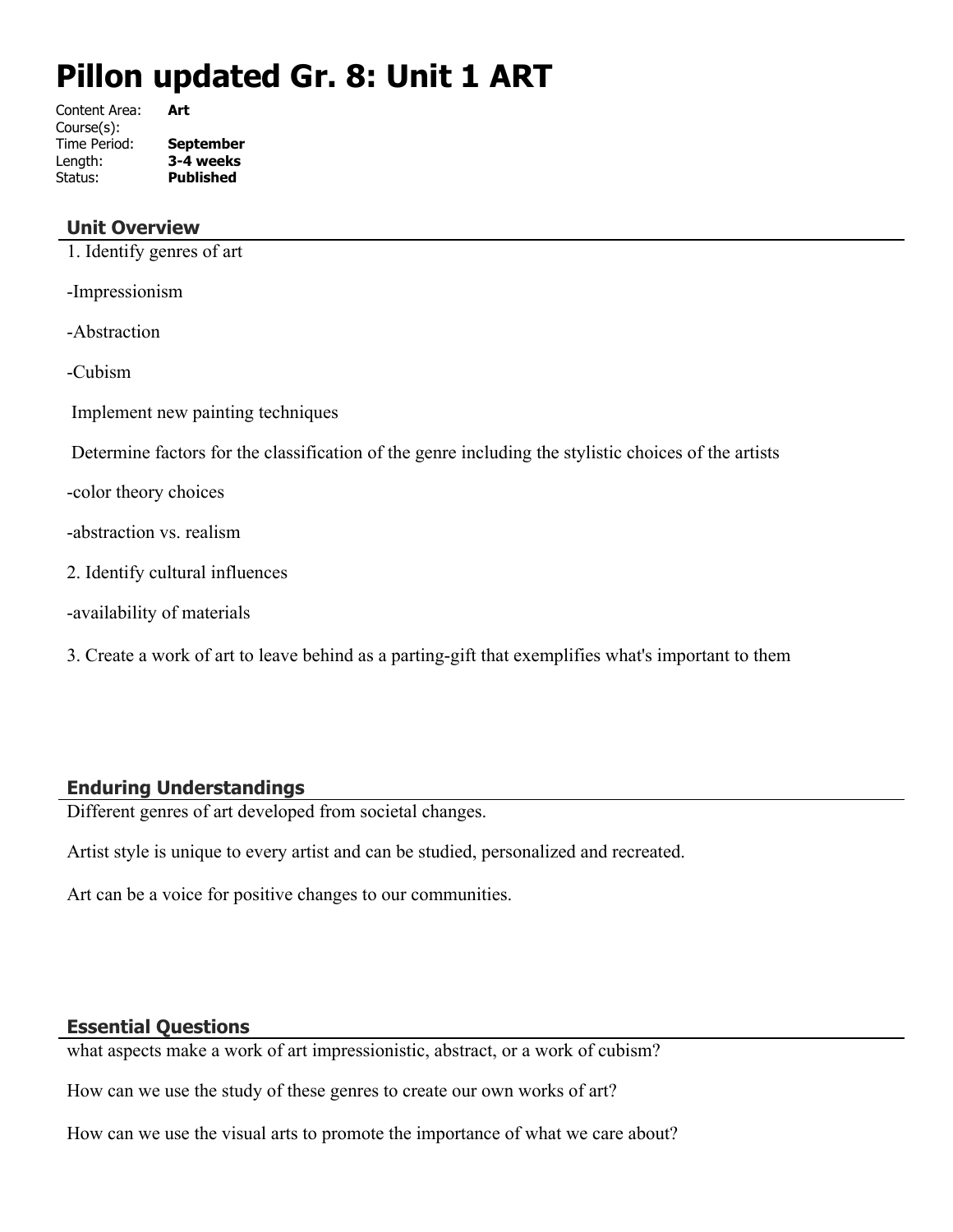# **Instructional Strategies & Learning Activities**

| <b>Objectives</b> | <b>Activities</b> | and institute the contract of the set of the set of the set of the set of the set of the set of the set of the | :sources |
|-------------------|-------------------|----------------------------------------------------------------------------------------------------------------|----------|
|                   | Suggested         | IH                                                                                                             | IKI      |
|                   |                   |                                                                                                                |          |

| Identify genres of art                                                              | Ceiling panel painting:                                     | Self evaluation     | Internet Search                              |
|-------------------------------------------------------------------------------------|-------------------------------------------------------------|---------------------|----------------------------------------------|
| -Impressionism                                                                      | recreate a master painting<br>on a ceiling panel.           |                     |                                              |
| -Abstraction                                                                        |                                                             | Teacher observation | Visuals of famous<br>paintings from which to |
| -Cubism                                                                             | Write an art critique about<br>chosen artist for panel      |                     | choose                                       |
|                                                                                     |                                                             | Rubric              |                                              |
| Implement new painting                                                              | -description                                                |                     | Ceiling panel                                |
| techniques                                                                          | -formal analysis                                            | Peer critique       |                                              |
|                                                                                     | -interpretation                                             |                     | Acrylic paint                                |
| Determine factors for the<br>classification of the genre<br>including the stylistic | -judgement                                                  |                     |                                              |
| choices of the artists                                                              | Selfies worksheet to reflect<br>on what's important to each |                     | Examples of previous<br>panels:              |
| -cultural influences                                                                | of them                                                     |                     |                                              |
| social influences                                                                   |                                                             |                     |                                              |
| -availability of material                                                           |                                                             |                     |                                              |
| egeographical locations                                                             |                                                             |                     |                                              |
| Identify core values                                                                |                                                             |                     |                                              |

# **Integration of Career Readiness, Life Literacies and Key Skills**

TECH.9.4.8.CI.4 Explore the role of creativity and innovation in career pathways and industries.

Gathering and evaluating knowledge and information from a variety of sources, including global perspectives, fosters creativity and innovative thinking.

Multiple solutions often exist to solve a problem.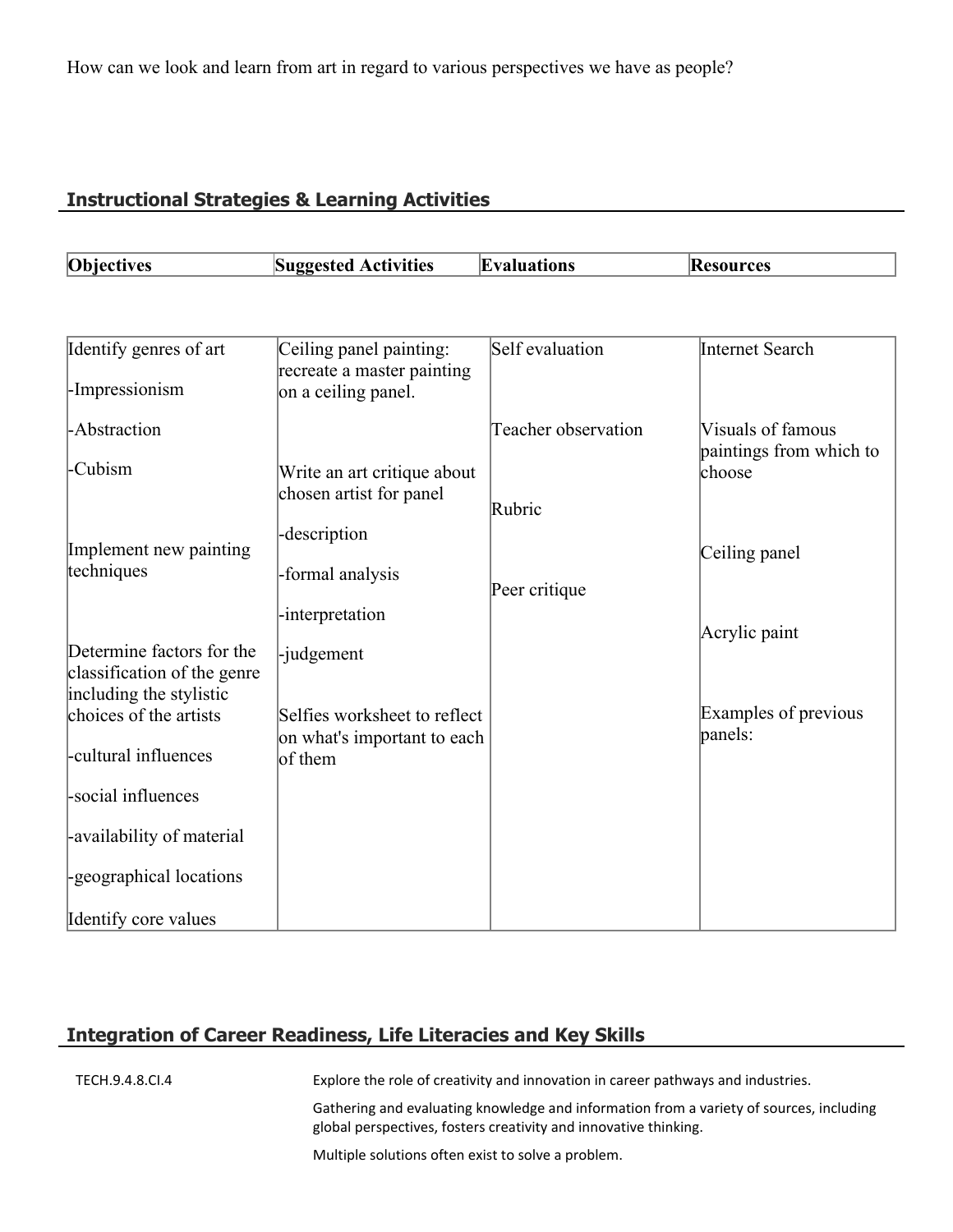| TECH.9.4.8.CL | Creativity and Innovation                                                                                                                           |
|---------------|-----------------------------------------------------------------------------------------------------------------------------------------------------|
| TECH.9.4.8.CT | Critical Thinking and Problem-solving                                                                                                               |
|               | An essential aspect of problem solving is being able to self-reflect on why possible<br>solutions for solving problems were or were not successful. |

# **Technology and Design Integration**

Students will interact with the unit using the Smartboard.

## **Interdisciplinary Connections**

| LA.SL.8.4   | Present claims and findings, emphasizing salient points in a focused, coherent manner<br>with relevant evidence, sound valid reasoning, and well-chosen details; use appropriate<br>eye contact, adequate volume, and clear pronunciation. |
|-------------|--------------------------------------------------------------------------------------------------------------------------------------------------------------------------------------------------------------------------------------------|
| LA.SL.8.1   | Engage effectively in a range of collaborative discussions (one-on-one, in groups, and<br>teacher-led) with diverse partners on grade 8 topics, texts, and issues, building on others'<br>ideas and expressing their own clearly.          |
| LA.SL.8.1.A | Come to discussions prepared, having read or researched material under study; explicitly<br>draw on that preparation by referring to evidence on the topic, text, or issue to probe and<br>reflect on ideas under discussion.              |
| LA.SL.8.2   | Analyze the purpose of information presented in diverse media and formats (e.g., visually,<br>quantitatively, orally) and evaluate the motives (e.g., social, commercial, political) behind<br>its presentation.                           |

# **Differentiation**

- Understand that gifted students, just like all students, come to school to learn and be challenged.
- Pre-assess your students. Find out their areas of strength as well as those areas you may need to address before students move on.
- Consider grouping gifted students together for at least part of the school day.
- Plan for differentiation. Consider pre-assessments, extension activities, and compacting the curriculum.
- Use phrases like "You've shown you don't need more practice" or "You need more practice" instead of words like "qualify" or "eligible" when referring to extension work.
- Encourage high-ability students to take on challenges. Because they're often used to getting good grades, gifted students may be risk averse.
- **Definitions of Differentiation Components**:
	- $\circ$  Content the specific information that is to be taught in the lesson/unit/course of instruction.
	- o Process how the student will acquire the content information.
	- o Product how the student will demonstrate understanding of the content.
	- o Learning Environment the environment where learning is taking place including physical location and/or student grouping

#### **Differentiation occurring in this unit:**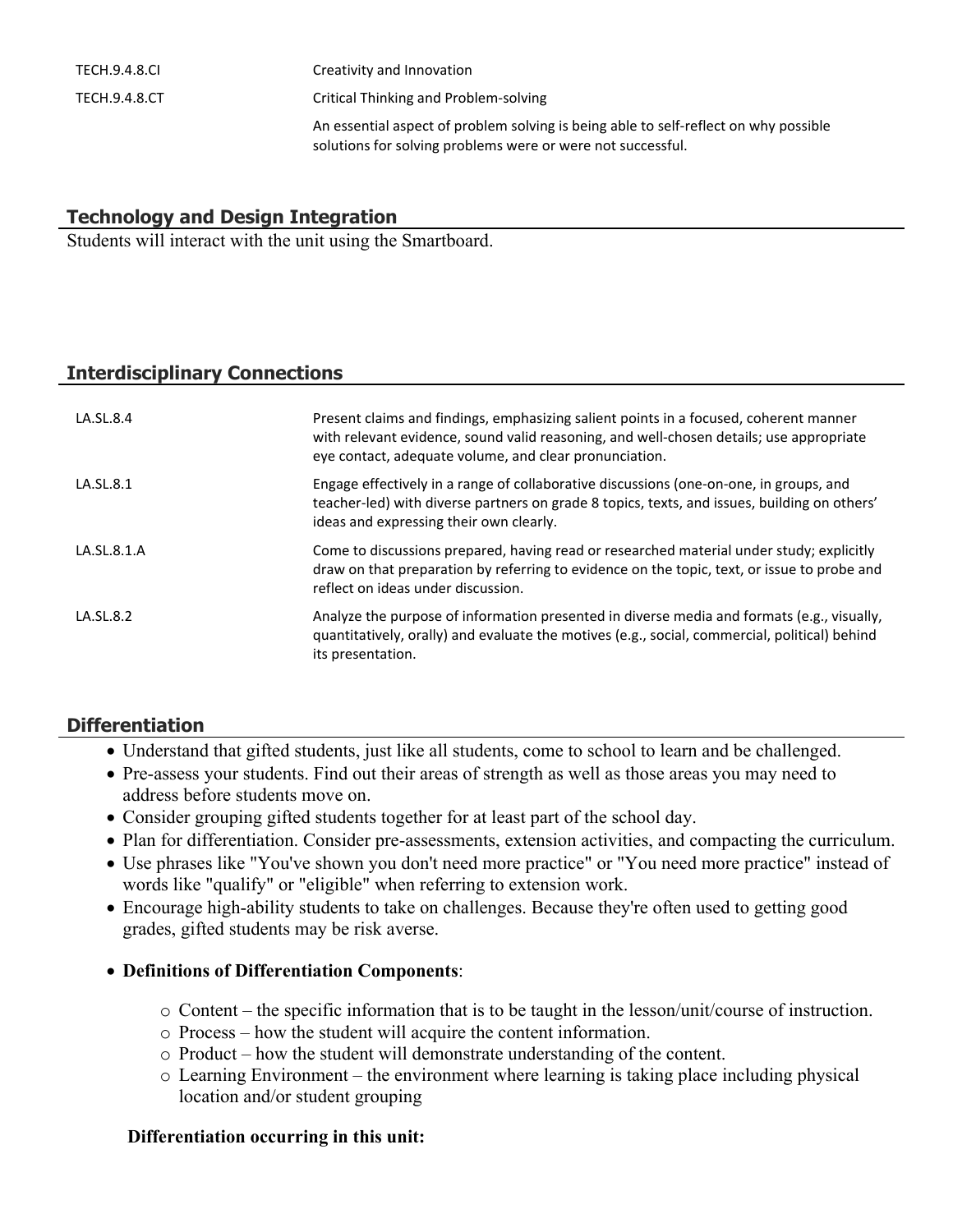Students will create works based on interest, skills.

#### For Gifted:

Encourage students to explore concepts in depth and encourage independent studies or investigations. Use thematic instruction to connect learning across the curriculum. Encourage creative expression and thinking by allowing students to choose how to approach a problem or assignment. Expand students' time for free reading. Invite students to explore different points of view on a topic of study and compare the two. Provide learning centers where students are in charge of their learning. Brainstorm with gifted children on what types of projects they would like to explore to extend what they're learning in the classroom. Determine where students' interests lie and capitalize on their inquisitiveness. Refrain from having them complete more work in the same manner. Employ differentiated curriculum to keep interest high. Avoid drill and practice activities. Ask students' higher level questions that require students to look into causes, experiences, and facts to draw a conclusion or make connections to other areas of learning. If possible, compact curriculum to allow gifted students to move more quickly through the material. Encourage students to make transformations- use a common task or item in a different way. From http://www.bsu.edu/web/lshasky/Forms/Interventions/Gifted.pdf

## **Modifications & Accommodations**

IEP midifications will be followed

Students needing additional instruction and support will be monitored

Refer to QSAC EXCEL SMALL SPED ACCOMMOCATIONS spreadsheet in this discipline.

#### **Modifications and Accommodations used in this unit:**

#### **Benchmark Assessments**

**Benchmark Assessments** are given periodically (e.g., at the end of every quarter or as frequently as once per month) throughout a school year to establish baseline achievement data and measure progress toward a standard or set of academic standards and goals.

#### **Schoolwide Benchmark assessments:**

Aimsweb benchmarks 3X a year

Linkit Benchmarks 3X a year

DRA

#### **Additional Benchmarks used in this unit:**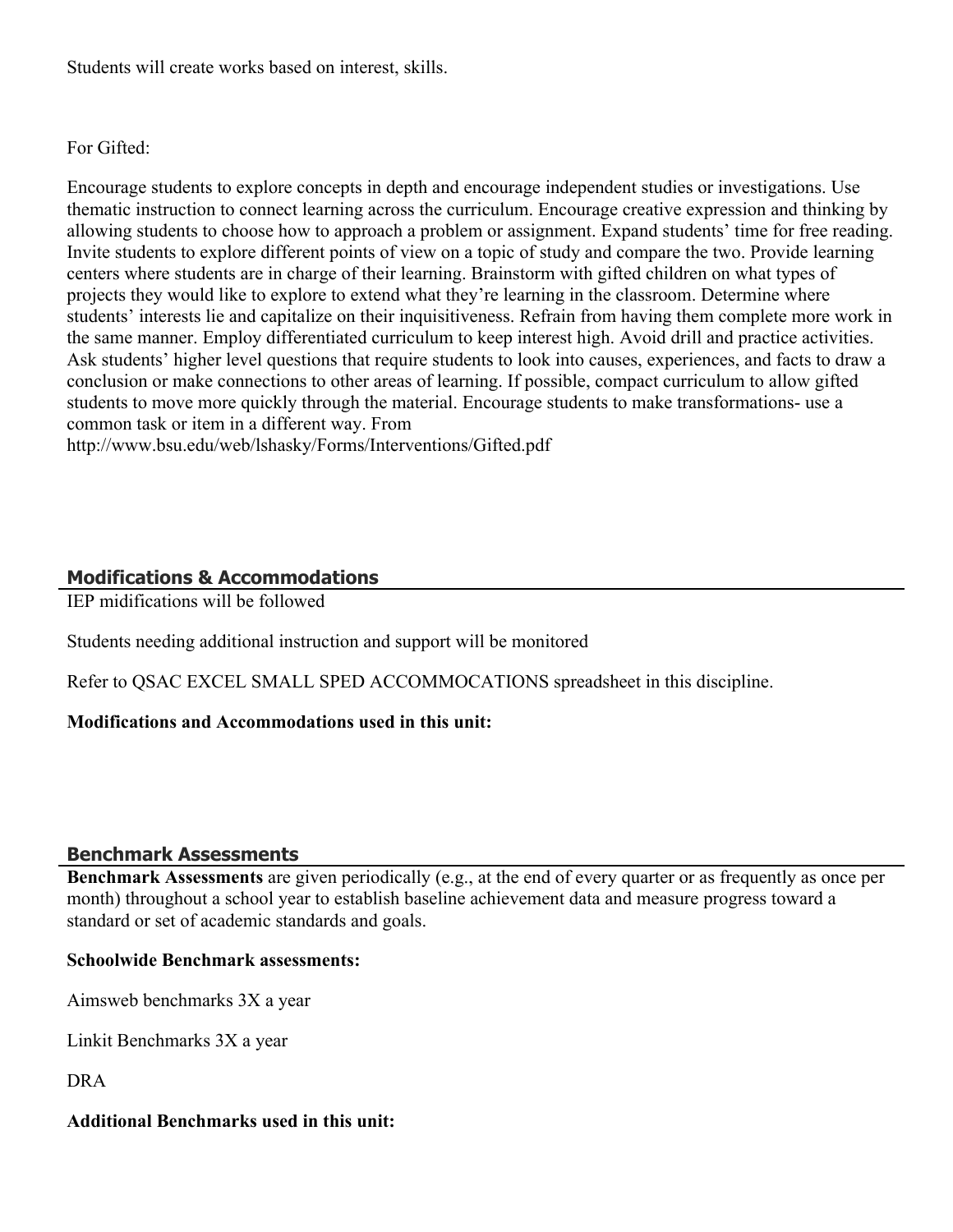Teacher record of growth when using the medium and techniques.

# **Formative Assessments**

Assessment allows both instructor and student to monitor progress towards achieving learning objectives, and can be approached in a variety of ways. **Formative assessment** refers to tools that identify misconceptions, struggles, and learning gaps along the way and assess how to close those gaps. It includes effective tools for helping to shape learning, and can even bolster students' abilities to take ownership of their learning when they understand that the goal is to improve learning, not apply final marks (Trumbull and Lash, 2013). It can include students assessing themselves, peers, or even the instructor, through writing, quizzes, conversation, and more. In short, formative assessment occurs throughout a class or course, and seeks to improve student achievement of learning objectives through approaches that can support specific student needs (Theal and Franklin, 2010, p. 151).

#### **Formative Assessments used in this unit:**

Self evaluation

Teacher observation

# **Summative Assessments**

**summative assessments** evaluate student learning, knowledge, proficiency, or success at the conclusion of an instructional period, like a unit, course, or program. Summative assessments are almost always formally graded and often heavily weighted (though they do not need to be). Summative assessment can be used to great effect in conjunction and alignment with formative assessment, and instructors can consider a variety of ways to combine these approaches.

#### **Summative assessments for this unit:**

Rubric

Peer critique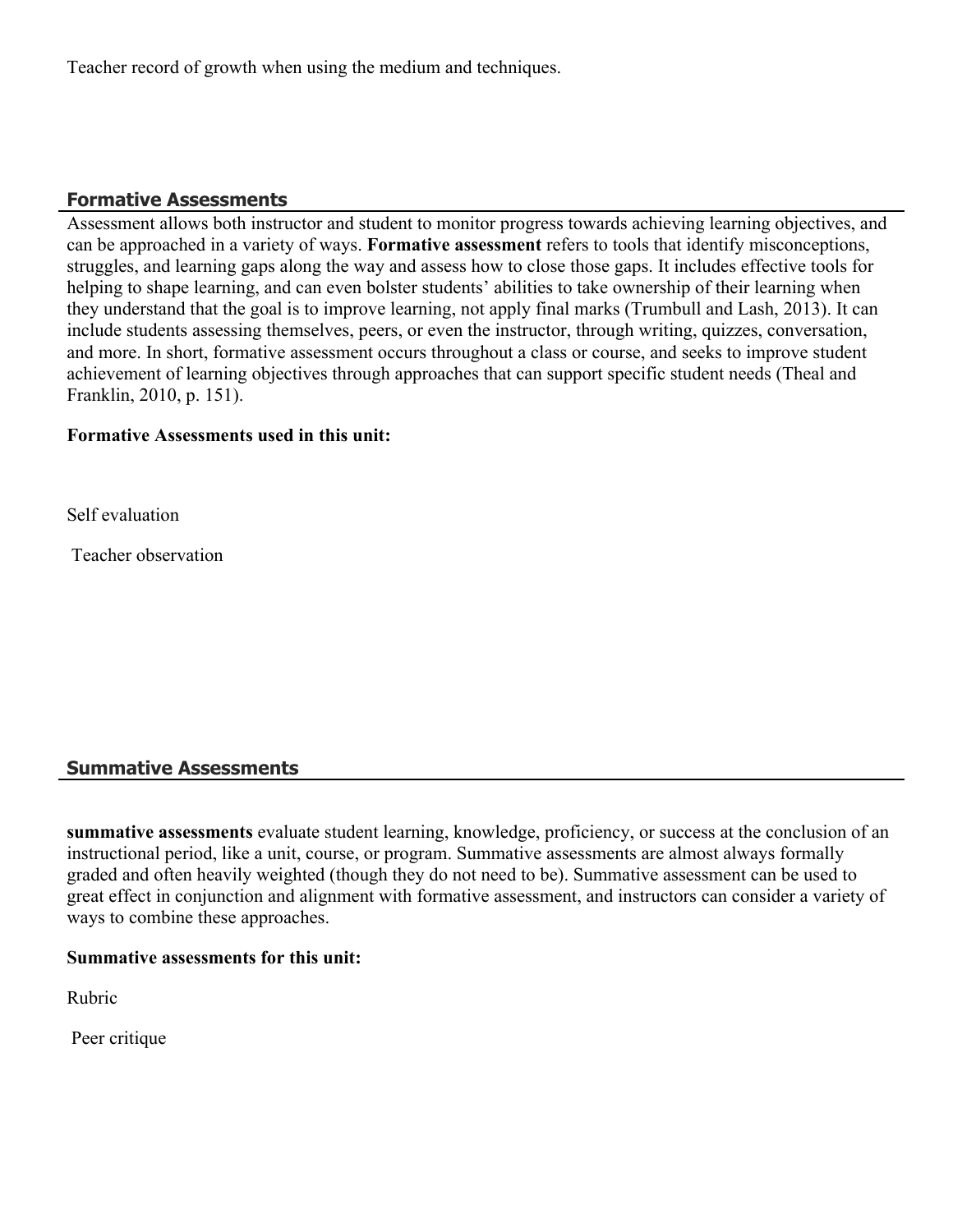# **Instructional Materials**

Internet Search

Visuals of famous paintings from which to choose

Ceiling panel

Acrylic paint

# **Standards**

| VPA.1.1.8.D.CS1 | Art is a universal language. Visual communication through art crosses cultural and<br>language barriers throughout time.                                                                                                                                                                                                                                           |
|-----------------|--------------------------------------------------------------------------------------------------------------------------------------------------------------------------------------------------------------------------------------------------------------------------------------------------------------------------------------------------------------------|
| VPA.1.1.8.D.1   | Describe the intellectual and emotional significance conveyed by the application of the<br>elements of art and principles of design in different historical eras and cultures.                                                                                                                                                                                     |
| VPA.1.1.8.D.CS2 | The study of masterworks of art from diverse cultures and different historical eras assists<br>in understanding specific cultures.                                                                                                                                                                                                                                 |
| VPA.1.1.8.D.2   | Compare and contrast various masterworks of art from diverse cultures, and identify<br>elements of the works that relate to specific cultural heritages.                                                                                                                                                                                                           |
| VPA.1.2.8       | All students will understand the role, development, and influence of the arts throughout<br>history and across cultures.                                                                                                                                                                                                                                           |
| VPA.1.2.8.A     | History of the Arts and Culture                                                                                                                                                                                                                                                                                                                                    |
| VPA.1.2.8.A.CS1 | Technological changes have and will continue to substantially influence the development<br>and nature of the arts.                                                                                                                                                                                                                                                 |
| VPA.1.2.8.A.CS2 | Tracing the histories of dance, music, theatre, and visual art in world cultures provides<br>insight into the lives of people and their values.                                                                                                                                                                                                                    |
| VPA.1.2.8.A.CS3 | The arts reflect cultural morays and personal aesthetics throughout the ages.                                                                                                                                                                                                                                                                                      |
| VPA.1.2.8.A.3   | Analyze the social, historical, and political impact of artists on culture and the impact of<br>culture on the arts.                                                                                                                                                                                                                                               |
| VPA.1.3.8.D.1   | Incorporate various art elements and the principles of balance, harmony, unity, emphasis,<br>proportion, and rhythm/movement in the creation of two- and three-dimensional<br>artworks, using a broad array of art media and art mediums to enhance the expression of<br>creative ideas (e.g., perspective, implied space, illusionary depth, value, and pattern). |
| VPA.1.3.8.D.CS2 | Themes in art are often communicated through symbolism, allegory, or irony. There are a<br>wide variety of art mediums, each having appropriate tools and processes for the<br>production of artwork. Fluency in these mediums, and the use of the appropriate tools<br>associated with working in these mediums, are components of art-making.                    |
| VPA.1.3.8.D.3   | Identify genres of art (including realism, abstract/nonobjective art, and conceptual art)<br>within various contexts using appropriate art vocabulary, and solve hands-on visual<br>problems using a variety of genre styles.                                                                                                                                      |
| VPA.1.3.8.D.CS4 | Universal themes exist in art across historical eras and cultures. Art may embrace multiple<br>solutions to a problem.                                                                                                                                                                                                                                             |
| VPA.1.3.8.D.4   | Delineate the thematic content of multicultural artworks, and plan, design, and execute<br>multiple solutions to challenging visual arts problems, expressing similar thematic content.                                                                                                                                                                            |
| VPA.1.3.8.D.CS5 | Each of the many genres of art is associated with discipline-specific arts terminology and a                                                                                                                                                                                                                                                                       |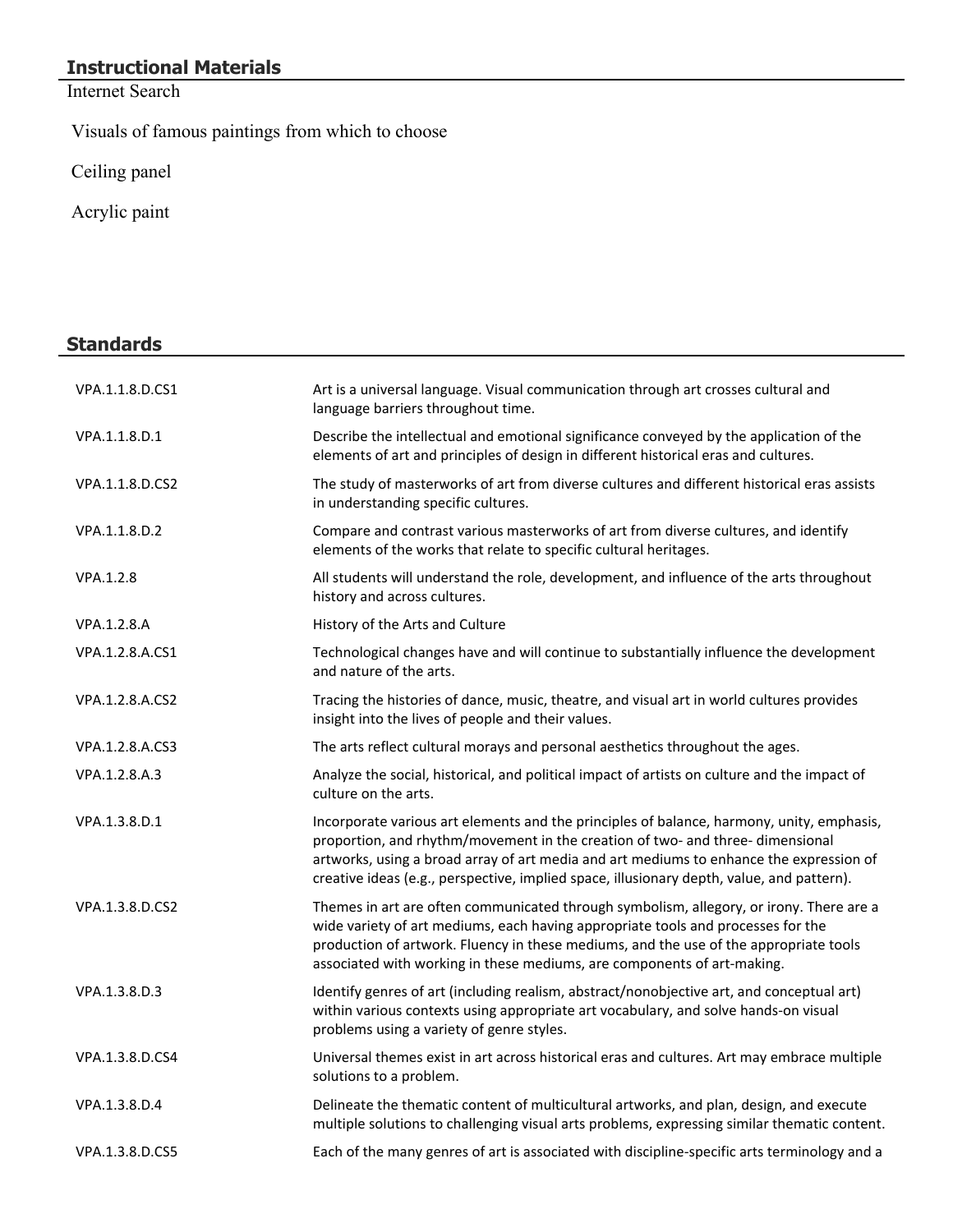|                 | stylistic approach to art-making.                                                                                                                                                                                                                              |
|-----------------|----------------------------------------------------------------------------------------------------------------------------------------------------------------------------------------------------------------------------------------------------------------|
| VPA.1.3.8.D.5   | Examine the characteristics, thematic content, and symbolism found in works of art from<br>diverse cultural and historical eras, and use these visual statements as inspiration for<br>original artworks.                                                      |
| VPA.1.3.8.D.CS6 | The visual possibilities and inherent qualities of traditional and contemporary art materials<br>(including digital media) may inform choices about visual communication and art-making<br>techniques.                                                         |
| VPA.1.2.8.A.2   | Differentiate past and contemporary works of dance, music, theatre, and visual art that<br>represent important ideas, issues, and events that are chronicled in the histories of<br>diverse cultures.                                                          |
| VPA.1.3.8.D.2   | Apply various art media, art mediums, technologies, and processes in the creation of<br>allegorical, theme-based, two- and three-dimensional works of art, using tools and<br>technologies that are appropriate to the theme and goals.                        |
| VPA.1.3.8.D.CS3 | The classification of art into various art genres depends on the formal aspects of visual<br>statements (e.g., physical properties, theoretical components, cultural context). Many<br>genres of art are associated with discipline-specific arts terminology. |
| VPA.1.3.8.D.6   | Synthesize the physical properties, processes, and techniques for visual communication in<br>multiple art media (including digital media), and apply this knowledge to the creation of<br>original artworks.                                                   |
| VPA.1.4.8.A     | <b>Aesthetic Responses</b>                                                                                                                                                                                                                                     |
| VPA.1.4.8.A.CS1 | Contextual clues to artistic intent are embedded in artworks. Analysis of archetypal or<br>consummate works of art requires knowledge and understanding of culturally specific art<br>within historical contexts.                                              |
| VPA.1.4.8.A.1   | Generate observational and emotional responses to diverse culturally and historically<br>specific works of dance, music, theatre, and visual art.                                                                                                              |
| VPA.1.4.8.A.2   | Identify works of dance, music, theatre, and visual art that are used for utilitarian and non-<br>utilitarian purposes.                                                                                                                                        |
| VPA.1.4.8.A.CS3 | Performance technique in dance, music, theatre, and visual art varies according to<br>historical era and genre.                                                                                                                                                |
| VPA.1.4.8.A.CS4 | Abstract ideas may be expressed in works of dance, music, theatre, and visual art using a<br>genre's stylistic traits.                                                                                                                                         |
| VPA.1.4.8.A.4   | Compare and contrast changes in the accepted meanings of known artworks over time,<br>given shifts in societal norms, beliefs, or values.                                                                                                                      |
| VPA.1.4.8.A.CS5 | Symbolism and metaphor are characteristics of art and art-making.                                                                                                                                                                                              |
| VPA.1.4.8.A.5   | Interpret symbolism and metaphors embedded in works of dance, music, theatre, and<br>visual art.                                                                                                                                                               |
| VPA.1.4.8.A.CS6 | Awareness of basic elements of style and design in dance, music, theatre, and visual art<br>inform the creation of criteria for judging originality.                                                                                                           |
| VPA.1.4.8.A.6   | Differentiate between "traditional" works of art and those that do not use conventional<br>elements of style to express new ideas.                                                                                                                             |
| VPA.1.4.8.B.CS1 | Assessing a work of art without critiquing the artist requires objectivity and an<br>understanding of the work's content and form.                                                                                                                             |
| VPA.1.4.8.B.1   | Evaluate the effectiveness of a work of art by differentiating between the artist's technical<br>proficiency and the work's content or form.                                                                                                                   |
| VPA.1.4.8.B.CS2 | Visual fluency is the ability to differentiate formal and informal structures and objectively<br>apply observable criteria to the assessment of artworks, without consideration of the<br>artist.                                                              |
| VPA.1.4.8.B.2   | Differentiate among basic formal structures and technical proficiency of artists in works of                                                                                                                                                                   |